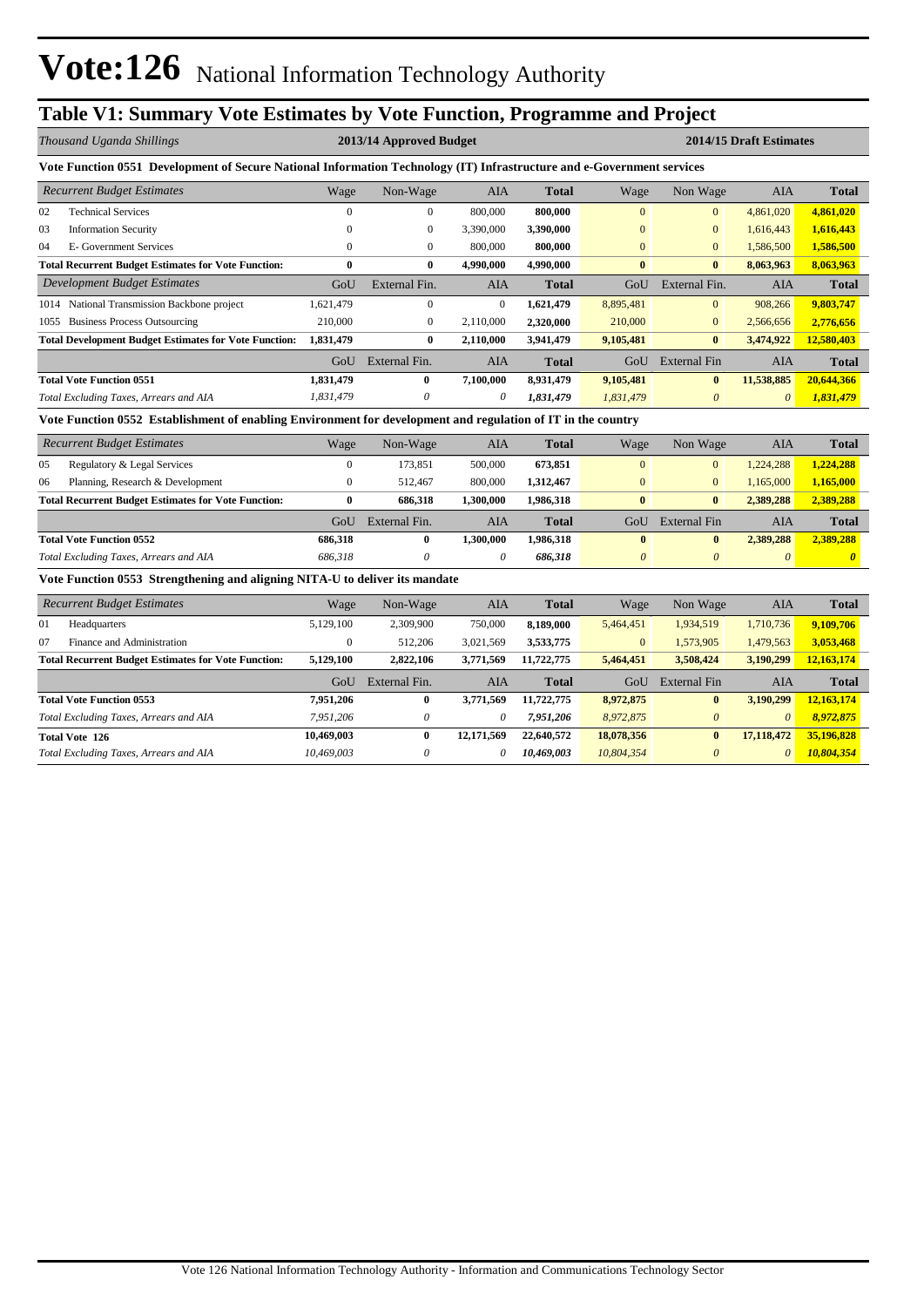## **Table V2: Summary Vote Estimates by Item**

| Thousand Uganda Shillings                                 |                       | 2013/14 Approved Budget |                           |                  | 2014/15 Draft Estimates |                       |                       |                         |
|-----------------------------------------------------------|-----------------------|-------------------------|---------------------------|------------------|-------------------------|-----------------------|-----------------------|-------------------------|
|                                                           |                       | GoU External Fin.       | AIA                       | <b>Total</b>     |                         | GoU External Fin.     | AIA                   | <b>Total</b>            |
| <b>Employees, Goods and Services (Outputs Provided)</b>   | 10,469,003            | 0                       | 10,061,569                | 20,530,572       | 10,804,354              | $\boldsymbol{\theta}$ | 14,814,816            | 25,619,170              |
| 211101 General Staff Salaries                             | 5,129,100             | $\boldsymbol{0}$        | $\boldsymbol{0}$          | 5,129,100        | 5,464,451               | $\mathbf{0}$          | $\mathbf{0}$          | 5,464,451               |
| 211102 Contract Staff Salaries (Incl. Casuals, Temporary) | $\boldsymbol{0}$      | $\boldsymbol{0}$        | 1,523,929                 | 1,523,929        | $\boldsymbol{0}$        | $\mathbf{0}$          | 1,474,331             | 1,474,331               |
| 211103 Allowances                                         | 179,467               | $\boldsymbol{0}$        | 825,760                   | 1,005,227        | 146,400                 | $\overline{0}$        | 599,303               | 745,703                 |
| 212101 Social Security Contributions                      | 551,726               | $\boldsymbol{0}$        | 242,812                   | 794,538          | 656,325                 | $\overline{0}$        | 157,522               | 813,846                 |
| 212201 Social Security Contributions                      | $\overline{0}$        | $\mathbf{0}$            |                           | $\bf{0}$         | $\mathbf{0}$            | $\overline{0}$        | 59,760                | 59,760                  |
| 213001 Medical expenses (To employees)                    | $\boldsymbol{0}$      | $\boldsymbol{0}$        |                           | $\bf{0}$         | 136,694                 | $\mathbf{0}$          | 12,000                | 148,694                 |
| 213002 Incapacity, death benefits and funeral expenses    | $\mathbf{0}$          | 0                       |                           | $\boldsymbol{0}$ | $\mathbf{0}$            | $\mathbf{0}$          | 81,000                | 81,000                  |
| 213004 Gratuity Expenses                                  | 1,348,274             | $\boldsymbol{0}$        | 661,379                   | 2,009,653        | 1,176,794               | $\mathbf{0}$          | 359,684               | 1,536,478               |
| 221001 Advertising and Public Relations                   | 5,000                 | $\mathbf{0}$            | 196,488                   | 201,488          | 34,000                  | $\overline{0}$        | 442,140               | 476,140                 |
| 221002 Workshops and Seminars                             | 310,000               | $\boldsymbol{0}$        | 892,600                   | 1,202,600        | 27,500                  | $\mathbf{0}$          | 985,500               | 1,013,000               |
| 221003 Staff Training                                     | 40,000                | $\mathbf{0}$            | 287,000                   | 327,000          | $\overline{0}$          | $\overline{0}$        | 601,496               | 601,496                 |
| 221004 Recruitment Expenses                               | $\boldsymbol{0}$      | $\boldsymbol{0}$        |                           | $\bf{0}$         | $\mathbf{0}$            | $\mathbf{0}$          | 25,000                | 25,000                  |
| 221007 Books, Periodicals & Newspapers                    | 4,206                 | $\boldsymbol{0}$        | 51,000                    | 55,206           | 10,980                  | $\mathbf{0}$          | 5,800                 | 16,780                  |
| 221008 Computer supplies and Information Technology (IT)  | 200,000               | $\boldsymbol{0}$        | 1,953,450                 | 2,153,450        | 812,608                 | $\overline{0}$        | 4,889,000             | 5,701,608               |
| 221009 Welfare and Entertainment                          | $\mathbf{0}$          | $\boldsymbol{0}$        | 22,475                    | 22,475           | 71,997                  | $\overline{0}$        | 99,110                | 171,107                 |
| 221011 Printing, Stationery, Photocopying and Binding     | $\overline{0}$        | $\boldsymbol{0}$        | 42,312                    | 42,312           | 86,307                  | $\overline{0}$        | 106,000               | 192,307                 |
| 221012 Small Office Equipment                             | $\mathbf{0}$          | $\mathbf{0}$            |                           | $\bf{0}$         | $\mathbf{0}$            | $\overline{0}$        | 70,000                | 70,000                  |
| 221017 Subscriptions                                      | $\mathbf{0}$          | $\boldsymbol{0}$        | 313,525                   | 313,525          | 132,643                 | $\mathbf{0}$          | 42,307                | 174,950                 |
| 222001 Telecommunications                                 | $\overline{0}$        | $\boldsymbol{0}$        | 45,000                    | 45,000           | 116,313                 | $\mathbf{0}$          | $\mathbf{0}$          | 116,313                 |
| 222002 Postage and Courier                                | $\mathbf{0}$          | $\boldsymbol{0}$        | 500                       | 500              | $\mathbf{0}$            | $\overline{0}$        | 4,000                 | 4,000                   |
| 222003 Information and communications technology (ICT)    | 320,000               | $\boldsymbol{0}$        | 300,000                   | 620,000          | 180,000                 | $\mathbf{0}$          | 915,000               | 1,095,000               |
| 223003 Rent – (Produced Assets) to private entities       | 609,900               | $\overline{0}$          | $\mathbf{0}$              | 609,900          | 1,100,818               | $\mathbf{0}$          | 240,000               | 1,340,818               |
| 223004 Guard and Security services                        | $\boldsymbol{0}$      | $\boldsymbol{0}$        | 125,000                   | 125,000          | 108,318                 | $\mathbf{0}$          | $\mathbf{0}$          | 108,318                 |
| 223005 Electricity                                        | 120,000               | $\bf{0}$                | 50,000                    | 170,000          | 104,920                 | $\mathbf{0}$          | 20,000                | 124,920                 |
| 223006 Water                                              | 25,000                | $\boldsymbol{0}$        | 15,000                    | 40,000           | 9,064                   | $\mathbf{0}$          | $\mathbf{0}$          | 9,064                   |
| 224002 General Supply of Goods and Services               | $\mathbf{0}$          | $\boldsymbol{0}$        | 97,000                    | 97,000           | $\mathbf{0}$            | $\overline{0}$        |                       | $\overline{0}$          |
| 225001 Consultancy Services- Short term                   | 1,126,479             | $\boldsymbol{0}$        | 1,525,000                 | 2,651,479        | 114,000                 | $\mathbf{0}$          | 1,702,206             | 1,816,206               |
| 225002 Consultancy Services-Long-term                     | $\boldsymbol{0}$      | $\boldsymbol{0}$        | 30,000                    | 30,000           | $\mathbf{0}$            | $\mathbf{0}$          | 296,500               | 296,500                 |
| 226001 Insurances                                         | $\overline{0}$        | $\boldsymbol{0}$        |                           | $\bf{0}$         | 11,380                  | $\mathbf{0}$          | $\mathbf{0}$          | 11,380                  |
| 227001 Travel inland                                      | 130,000               | $\boldsymbol{0}$        | 313,000                   | 443,000          | 82,800                  | $\mathbf{0}$          | 360,000               | 442,800                 |
| 227002 Travel abroad                                      | 260,000               | $\boldsymbol{0}$        | 232,940                   | 492,940          | 40,000                  | $\mathbf{0}$          | 753,078               | 793,078                 |
| 227004 Fuel, Lubricants and Oils                          | 99,851                | $\boldsymbol{0}$        | 50,400                    | 150,251          | 99,800                  | $\mathbf{0}$          | 102,500               | 202,300                 |
| 228001 Maintenance - Civil                                | $\boldsymbol{0}$      | $\overline{0}$          | 30,000                    | 30,000           | 14,320                  | $\overline{0}$        | $\boldsymbol{0}$      | 14,320                  |
| 228002 Maintenance - Vehicles                             | $\mathbf{0}$          | $\boldsymbol{0}$        | 50,000                    | 50,000           | 25,000                  | $\mathbf{0}$          | $\mathbf{0}$          | 25,000                  |
| 228003 Maintenance – Machinery, Equipment & Furniture     | 10,000                | $\boldsymbol{0}$        | 85,000                    | 95,000           | 40,920                  | $\mathbf{0}$          | 366,080               | 407,000                 |
| 228004 Maintenance - Other                                | $\mathbf{0}$          | $\boldsymbol{0}$        |                           | $\bf{0}$         | $\mathbf{0}$            | $\mathbf{0}$          | 45,500                | 45,500                  |
| 282104 Compensation to 3rd Parties                        | $\mathbf{0}$          | $\boldsymbol{0}$        | 100,000                   | 100,000          | $\mathbf{0}$            | $\overline{0}$        |                       | $\overline{\mathbf{0}}$ |
| <b>Investment</b> (Capital Purchases)                     | $\boldsymbol{\theta}$ | $\pmb{\theta}$          | 2,110,000                 | 2,110,000        | 7,274,002               | $\boldsymbol{\theta}$ | 2,303,656             | 9,577,658               |
| 311101 Land                                               | $\overline{0}$        | $\theta$                | 2,110,000                 | 2,110,000        | $\overline{0}$          | $\mathbf{0}$          | 2,303,656             | 2,303,656               |
| 312204 Taxes on Machinery, Furniture & Vehicles           | $\boldsymbol{0}$      | $\boldsymbol{0}$        |                           | $\bf{0}$         | 7,274,002               | $\mathbf{0}$          | $\bf{0}$              | 7,274,002               |
| <b>Grand Total Vote 126</b>                               | 10,469,003            | $\bf{0}$                | 12,171,569                | 22,640,572       | 18,078,356              | $\bf{0}$              | 17,118,472            | 35,196,828              |
| Total Excluding Taxes, Arrears and AIA                    | 10,469,003            | $\mathcal O$            | $\boldsymbol{\mathit{0}}$ | 10,469,003       | 10,804,354              | $\boldsymbol{\theta}$ | $\boldsymbol{\theta}$ | 10,804,354              |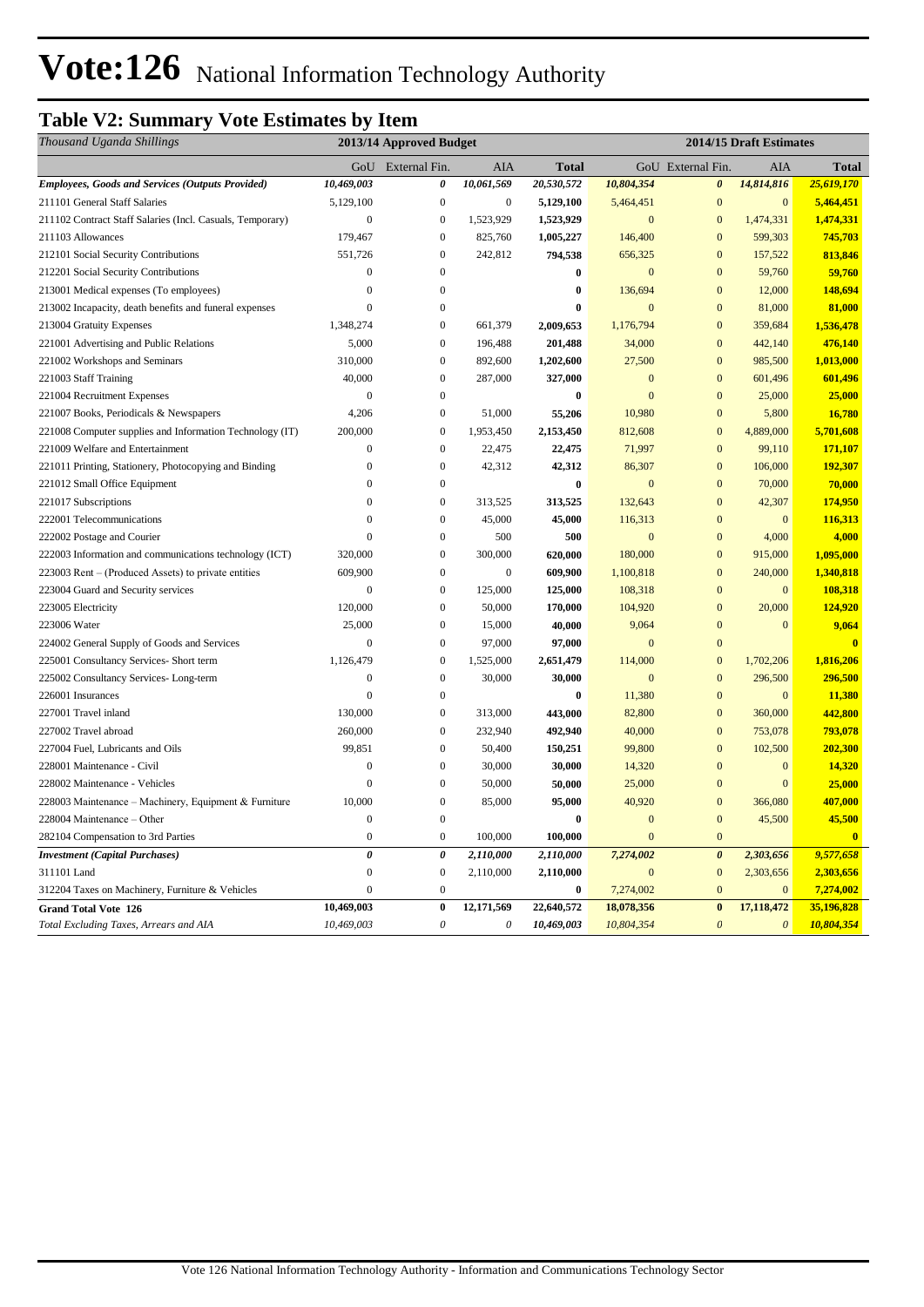## **Table V3: Detailed Estimates by Vote Function, Cost Centre, Output and Item**

## *Vote Function 0551 Development of Secure National Information Technology (IT) Infrastructure and e-Government services*

#### *Recurrent Budget Estimates*

### **Programme 02 Technical Services**

| Thousand Uganda Shillings                                                           | 2013/14 Approved Budget |              |          |              | 2014/15 Draft Estimates |                       |            |              |  |  |
|-------------------------------------------------------------------------------------|-------------------------|--------------|----------|--------------|-------------------------|-----------------------|------------|--------------|--|--|
| <b>Outputs Provided</b>                                                             | Wage                    | Non-Wage     | AIA      | <b>Total</b> | Wage                    | Non Wage              | <b>AIA</b> | <b>Total</b> |  |  |
| Output:055101 A Rationalized and Intergrated national IT infrastructure and Systems |                         |              |          |              |                         |                       |            |              |  |  |
| 221008 Computer supplies and Information Tec                                        | $\theta$                | 0            | $\Omega$ | $\bf{0}$     | $\Omega$                | $\overline{0}$        | 3.107.734  | 3,107,734    |  |  |
| 222003 Information and communications techn                                         | $\theta$                | $\mathbf{0}$ | 300,000  | 300,000      | $\Omega$                | $\Omega$              | 640,000    | 640,000      |  |  |
| 223003 Rent – (Produced Assets) to private enti-                                    | 0                       | $\mathbf{0}$ | $\Omega$ | $\mathbf{0}$ | $\Omega$                | $\Omega$              | 240,000    | 240,000      |  |  |
| 225001 Consultancy Services- Short term                                             | $\theta$                | $\mathbf{0}$ | 500,000  | 500,000      | $\Omega$                | $\Omega$              | 614,206    | 614,206      |  |  |
| 228003 Maintenance – Machinery, Equipment                                           | 0                       | $\mathbf{0}$ | $\Omega$ | $\mathbf{0}$ | $\Omega$                | $\Omega$              | 259,080    | 259,080      |  |  |
| Total Cost of Output 055101:                                                        | 0                       | 0            | 800,000  | 800,000      | $\theta$                | $\boldsymbol{\theta}$ | 4,861,020  | 4,861,020    |  |  |
| <b>Total Cost of Outputs Provided</b>                                               | 0                       | $\bf{0}$     | 800,000  | 800,000      | $\mathbf{0}$            | $\bf{0}$              | 4,861,020  | 4,861,020    |  |  |
| <b>Total Programme 02</b>                                                           | 0                       | 0            | 800,000  | 800,000      | $\mathbf{0}$            | $\mathbf{0}$          | 4,861,020  | 4,861,020    |  |  |
| Total Excluding Arrears and AIA                                                     | 0                       | 0            | $\theta$ | 0            | 0                       |                       | 0          |              |  |  |

#### **Programme 03 Information Security**

| Thousand Uganda Shillings                                            |              | 2013/14 Approved Budget |            |              | 2014/15 Draft Estimates |                       |            |              |
|----------------------------------------------------------------------|--------------|-------------------------|------------|--------------|-------------------------|-----------------------|------------|--------------|
| <b>Outputs Provided</b>                                              | Wage         | Non-Wage                | <b>AIA</b> | <b>Total</b> | Wage                    | Non Wage              | <b>AIA</b> | <b>Total</b> |
| Output:055102 Information Security Championed and Promoted in Uganda |              |                         |            |              |                         |                       |            |              |
| 211102 Contract Staff Salaries (Incl. Casuals, T                     |              | $\Omega$                | $\Omega$   | $\bf{0}$     | $\overline{0}$          | $\mathbf{0}$          | 498,000    | 498,000      |
| 211103 Allowances                                                    | $\Omega$     | $\mathbf{0}$            | 210,000    | 210,000      | $\overline{0}$          | $\mathbf{0}$          | 66,443     | 66,443       |
| 212201 Social Security Contributions                                 | $\Omega$     | $\Omega$                | 0          | $\bf{0}$     | $\overline{0}$          | $\mathbf{0}$          | 59,760     | 59,760       |
| 213001 Medical expenses (To employees)                               | $\Omega$     | $\Omega$                | 0          | $\bf{0}$     | $\overline{0}$          | $\mathbf{0}$          | 12,000     | 12,000       |
| 213004 Gratuity Expenses                                             |              | $\Omega$                | $\Omega$   | $\mathbf{0}$ | $\overline{0}$          | $\mathbf{0}$          | 99,600     | 99,600       |
| 221001 Advertising and Public Relations                              |              | $\mathbf{0}$            | 90,000     | 90,000       | $\mathbf{0}$            | $\mathbf{0}$          | 34,640     | 34,640       |
| 221002 Workshops and Seminars                                        | $\Omega$     | $\mathbf{0}$            | 374,000    | 374,000      | $\Omega$                | $\mathbf{0}$          | 150,500    | 150,500      |
| 221008 Computer supplies and Information Tec                         | $\Omega$     | $\mathbf{0}$            | 1,725,000  | 1,725,000    | $\overline{0}$          | $\mathbf{0}$          | 73,000     | 73,000       |
| 221011 Printing, Stationery, Photocopying and                        | 0            | $\Omega$                | $\Omega$   | $\mathbf{0}$ | $\overline{0}$          | $\mathbf{0}$          | 26,500     | 26,500       |
| 221012 Small Office Equipment                                        | 0            | $\Omega$                | $\Omega$   | $\mathbf{0}$ | $\mathbf{0}$            | $\mathbf{0}$          | 60,000     | 60,000       |
| 221017 Subscriptions                                                 |              | $\mathbf{0}$            | 171,000    | 171,000      | $\overline{0}$          | $\mathbf{0}$          | $\Omega$   | $\mathbf{0}$ |
| 222002 Postage and Courier                                           | 0            | $\mathbf{0}$            | $\Omega$   | $\mathbf{0}$ | $\Omega$                | $\mathbf{0}$          | 4,000      | 4.000        |
| 225001 Consultancy Services- Short term                              | $\Omega$     | $\mathbf{0}$            | 500,000    | 500,000      | $\Omega$                | $\mathbf{0}$          | 155,000    | 155,000      |
| 227001 Travel inland                                                 | $\Omega$     | $\mathbf{0}$            | 235,000    | 235,000      | $\overline{0}$          | $\mathbf{0}$          | 210,000    | 210,000      |
| 227002 Travel abroad                                                 | $\Omega$     | $\Omega$                | $\Omega$   | $\mathbf{0}$ | $\mathbf{0}$            | $\mathbf{0}$          | 122,000    | 122,000      |
| 228003 Maintenance – Machinery, Equipment                            | $\mathbf{0}$ | $\mathbf{0}$            | 85,000     | 85,000       | $\mathbf{0}$            | $\mathbf{0}$          | 45,000     | 45,000       |
| Total Cost of Output 055102:                                         | 0            | 0                       | 3,390,000  | 3,390,000    | $\boldsymbol{\theta}$   | $\boldsymbol{\theta}$ | 1,616,443  | 1,616,443    |
| <b>Total Cost of Outputs Provided</b>                                | $\bf{0}$     | $\bf{0}$                | 3,390,000  | 3,390,000    | $\bf{0}$                | $\mathbf{0}$          | 1,616,443  | 1,616,443    |
| <b>Total Programme 03</b>                                            | $\bf{0}$     | $\bf{0}$                | 3,390,000  | 3,390,000    | $\mathbf{0}$            | $\bf{0}$              | 1,616,443  | 1,616,443    |
| Total Excluding Arrears and AIA                                      | 0            | 0                       | 0          | 0            | 0                       | 0                     | 0          |              |

#### **Programme 04 E- Government Services**

| Thousand Uganda Shillings                                                     |          | 2013/14 Approved Budget |            |              | 2014/15 Draft Estimates |              |                |              |
|-------------------------------------------------------------------------------|----------|-------------------------|------------|--------------|-------------------------|--------------|----------------|--------------|
| <b>Outputs Provided</b>                                                       | Wage     | Non-Wage                | <b>AIA</b> | <b>Total</b> | Wage                    | Non Wage     | <b>AIA</b>     | <b>Total</b> |
| Output:055103 A desired level of e-government services in MDAs & LGs attained |          |                         |            |              |                         |              |                |              |
| 211103 Allowances                                                             | $\theta$ | $\mathbf{0}$            | 10,000     | 10,000       | $\overline{0}$          | $\mathbf{0}$ | $\overline{0}$ |              |
| 221001 Advertising and Public Relations                                       | $\Omega$ | $\mathbf{0}$            | 56,500     | 56,500       | $\overline{0}$          | $\mathbf{0}$ | 112,000        | 112,000      |
| 221002 Workshops and Seminars                                                 |          | $\mathbf{0}$            | 200,000    | 200,000      | $\overline{0}$          | $\mathbf{0}$ | 170,000        | 170,000      |
| 221003 Staff Training                                                         | $\Omega$ | $\mathbf{0}$            | 80,000     | 80,000       | $\overline{0}$          | $\mathbf{0}$ | $\Omega$       |              |
| 221007 Books, Periodicals & Newspapers                                        | $\bf{0}$ | $\mathbf{0}$            | 30,000     | 30,000       | $\overline{0}$          | $\mathbf{0}$ | $\Omega$       | $\mathbf{0}$ |
| 221008 Computer supplies and Information Tec                                  | $\Omega$ | $\mathbf{0}$            | $\Omega$   | $\bf{0}$     | $\overline{0}$          | $\mathbf{0}$ | 360,000        | 360,000      |
| 221011 Printing, Stationery, Photocopying and                                 | $\Omega$ | $\mathbf{0}$            | 15,000     | 15,000       | $\mathbf{0}$            | $\mathbf{0}$ | 18,000         | 18,000       |
| 221017 Subscriptions                                                          | $\Omega$ | $\mathbf{0}$            | 35,000     | 35,000       | $\Omega$                | $\mathbf{0}$ | $\Omega$       |              |
| 222003 Information and communications techn                                   | $\theta$ | $\Omega$                | $\Omega$   | $\bf{0}$     | $\Omega$                | $\mathbf{0}$ | 225,000        | 225,000      |
| 223004 Guard and Security services                                            | $\Omega$ | $\mathbf{0}$            | 40,000     | 40,000       | $\Omega$                | $\Omega$     | $\Omega$       | $\mathbf{0}$ |
| 225001 Consultancy Services-Short term                                        | $\Omega$ | $\mathbf{0}$            | 235,000    | 235,000      | $\Omega$                | $\mathbf{0}$ | 530,000        | 530,000      |
| 225002 Consultancy Services-Long-term                                         | $\Omega$ | $\Omega$                | $\Omega$   | $\bf{0}$     | $\overline{0}$          | $\mathbf{0}$ | 171,500        | 171,500      |
| 227001 Travel inland                                                          | $\Omega$ | $\mathbf{0}$            | 16,000     | 16,000       | $\Omega$                | $\mathbf{0}$ | $\Omega$       | $\mathbf{0}$ |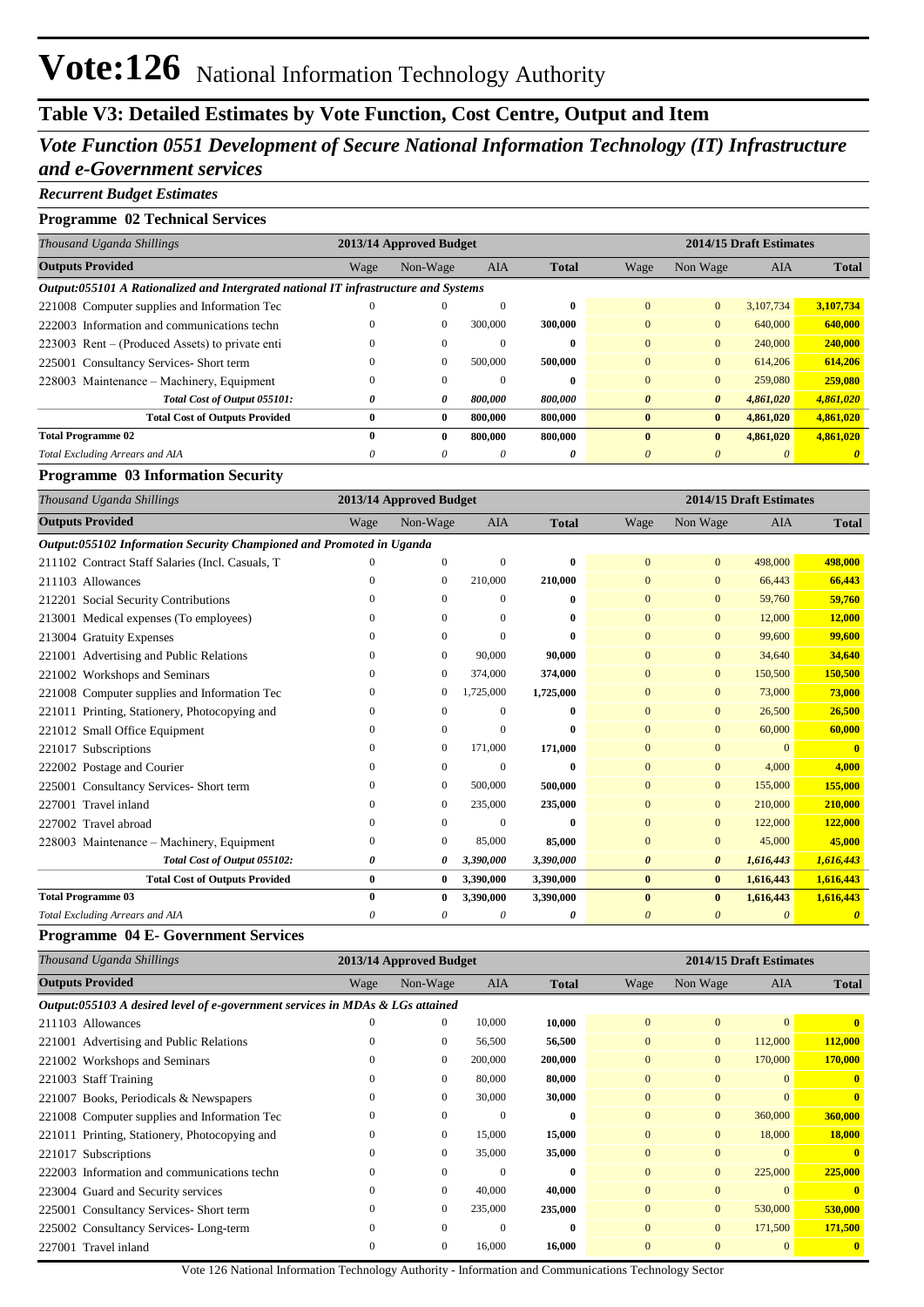## **Table V3: Detailed Estimates by Vote Function, Cost Centre, Output and Item**

## *Vote Function 0551 Development of Secure National Information Technology (IT) Infrastructure and e-Government services*

### **Programme 04 E- Government Services**

| Thousand Uganda Shillings             |      | 2013/14 Approved Budget |            |              | 2014/15 Draft Estimates |                       |            |              |  |
|---------------------------------------|------|-------------------------|------------|--------------|-------------------------|-----------------------|------------|--------------|--|
| <b>Outputs Provided</b>               | Wage | Non-Wage                | <b>AIA</b> | <b>Total</b> | Wage                    | Non Wage              | <b>AIA</b> | <b>Total</b> |  |
| 227002 Travel abroad                  |      | $\mathbf{0}$            | 22,500     | 22,500       | $\Omega$                | $\Omega$              | $\Omega$   | $\mathbf{0}$ |  |
| 228001 Maintenance - Civil            |      | $\mathbf{0}$            | 30,000     | 30,000       | $\Omega$                | $\Omega$              | $\Omega$   | $\mathbf{0}$ |  |
| 282104 Compensation to 3rd Parties    |      | $\mathbf{0}$            | 30,000     | 30,000       | $\Omega$                | $\Omega$              | $\Omega$   | $\mathbf{0}$ |  |
| Total Cost of Output 055103:          | 0    | 0                       | 800.000    | 800,000      | $\theta$                | $\boldsymbol{\theta}$ | 1.586,500  | 1,586,500    |  |
| <b>Total Cost of Outputs Provided</b> | 0    | $\bf{0}$                | 800.000    | 800,000      | $\mathbf{0}$            | $\mathbf{0}$          | 1,586,500  | 1,586,500    |  |
| <b>Total Programme 04</b>             | 0    | $\bf{0}$                | 800,000    | 800,000      | $\mathbf{0}$            | $\bf{0}$              | 1,586,500  | 1,586,500    |  |
| Total Excluding Arrears and AIA       | 0    | $\theta$                | $\theta$   | 0            | $\theta$                | $\theta$              | $\theta$   |              |  |

#### *Development Budget Estimates*

### **Project 1014 National Transmission Backbone project**

| Thousand Uganda Shillings                                                           |                | 2013/14 Approved Budget |                  | 2014/15 Draft Estimates |                |                       |                       |                         |
|-------------------------------------------------------------------------------------|----------------|-------------------------|------------------|-------------------------|----------------|-----------------------|-----------------------|-------------------------|
| <b>Outputs Provided</b>                                                             |                | GoU External Fin.       | <b>AIA</b>       | <b>Total</b>            |                | GoU External Fin.     | <b>AIA</b>            | <b>Total</b>            |
| Output:055101 A Rationalized and Intergrated national IT infrastructure and Systems |                |                         |                  |                         |                |                       |                       |                         |
| 211103 Allowances                                                                   | 30,000         | $\mathbf{0}$            | $\boldsymbol{0}$ | 30,000                  | 45,000         | $\mathbf{0}$          | $\overline{0}$        | 45,000                  |
| 221002 Workshops and Seminars                                                       | 70,000         | $\Omega$                | $\mathbf{0}$     | 70,000                  | $\overline{0}$ | $\overline{0}$        | $\overline{0}$        | $\mathbf{0}$            |
| 221008 Computer supplies and Information Tec                                        | 200,000        | $\mathbf{0}$            | $\mathbf{0}$     | 200,000                 | 812,608        | $\mathbf{0}$          | 908,266               | 1,720,874               |
| 222001 Telecommunications                                                           | $\mathbf{0}$   | $\Omega$                | $\mathbf{0}$     | 0                       | 116,313        | $\mathbf{0}$          | $\overline{0}$        | 116,313                 |
| 223004 Guard and Security services                                                  | $\theta$       | $\Omega$                | $\theta$         | $\bf{0}$                | 108,318        | $\overline{0}$        | $\mathbf{0}$          | 108,318                 |
| 225001 Consultancy Services- Short term                                             | 506,479        | $\Omega$                | $\mathbf{0}$     | 506,479                 | 114,000        | $\overline{0}$        | $\overline{0}$        | 114,000                 |
| 227001 Travel inland                                                                | $\overline{0}$ | $\mathbf{0}$            | $\mathbf{0}$     | 0                       | 10,000         | $\mathbf{0}$          | $\mathbf{0}$          | 10,000                  |
| 227002 Travel abroad                                                                | 160,000        | $\mathbf{0}$            | $\mathbf{0}$     | 160,000                 | 20,000         | $\boldsymbol{0}$      | $\mathbf{0}$          | 20,000                  |
| 227004 Fuel, Lubricants and Oils                                                    | 40,000         | $\mathbf{0}$            | $\mathbf{0}$     | 40,000                  | 10,000         | $\mathbf{0}$          | $\overline{0}$        | 10,000                  |
| 228001 Maintenance - Civil                                                          | $\mathbf{0}$   | $\mathbf{0}$            | $\Omega$         | $\bf{0}$                | 14,320         | $\overline{0}$        | $\overline{0}$        | 14,320                  |
| 228002 Maintenance - Vehicles                                                       | $\mathbf{0}$   | $\mathbf{0}$            | $\Omega$         | $\bf{0}$                | 25,000         | $\mathbf{0}$          | $\mathbf{0}$          | 25,000                  |
| 228003 Maintenance – Machinery, Equipment                                           | 10,000         | $\mathbf{0}$            | $\mathbf{0}$     | 10,000                  | 40,920         | $\mathbf{0}$          | $\mathbf{0}$          | 40,920                  |
| Total Cost of Output 055101:                                                        | 1,016,479      | 0                       | 0                | 1,016,479               | 1,316,479      | 0                     | 908,266               | 2,224,745               |
| Output:055102 Information Security Championed and Promoted in Uganda                |                |                         |                  |                         |                |                       |                       |                         |
| 211103 Allowances                                                                   | 40,000         | $\overline{0}$          | $\mathbf{0}$     | 40,000                  | $\overline{0}$ | $\overline{0}$        | $\overline{0}$        | $\mathbf{0}$            |
| 221001 Advertising and Public Relations                                             | 5,000          | $\mathbf{0}$            | $\mathbf{0}$     | 5,000                   | 34,000         | $\overline{0}$        | $\mathbf{0}$          | 34,000                  |
| 221002 Workshops and Seminars                                                       | 60,000         | $\Omega$                | $\mathbf{0}$     | 60,000                  | 27,500         | $\mathbf{0}$          | $\mathbf{0}$          | 27,500                  |
| 221011 Printing, Stationery, Photocopying and                                       | $\mathbf{0}$   | $\Omega$                | $\Omega$         | $\bf{0}$                | 18,057         | $\overline{0}$        | $\mathbf{0}$          | 18,057                  |
| 221017 Subscriptions                                                                | $\theta$       | $\Omega$                | $\Omega$         | 0                       | 132,643        | $\overline{0}$        | $\overline{0}$        | 132,643                 |
| 225001 Consultancy Services- Short term                                             | 420,000        | $\Omega$                | $\mathbf{0}$     | 420,000                 | $\overline{0}$ | $\overline{0}$        | $\overline{0}$        | $\overline{\mathbf{0}}$ |
| 227001 Travel inland                                                                | 60,000         | $\mathbf{0}$            | $\mathbf{0}$     | 60,000                  | 72,800         | $\overline{0}$        | $\mathbf{0}$          | 72,800                  |
| 227002 Travel abroad                                                                | $\overline{0}$ | $\mathbf{0}$            | $\mathbf{0}$     | $\bf{0}$                | 20,000         | $\overline{0}$        | $\overline{0}$        | 20,000                  |
| 227004 Fuel, Lubricants and Oils                                                    | 20,000         | $\mathbf{0}$            | $\overline{0}$   | 20,000                  | $\overline{0}$ | $\overline{0}$        | $\overline{0}$        | $\overline{0}$          |
| Total Cost of Output 055102:                                                        | 605,000        | 0                       | $\theta$         | 605,000                 | 305,000        | $\boldsymbol{\theta}$ | $\boldsymbol{\theta}$ | 305,000                 |
| <b>Total Cost of Outputs Provided</b>                                               | 1,621,479      | $\bf{0}$                | $\bf{0}$         | 1,621,479               | 1,621,479      | $\bf{0}$              | 908,266               | 2,529,745               |
| <b>Capital Purchases</b>                                                            | GoU            | External Fin.           | <b>AIA</b>       | <b>Total</b>            |                | GoU External Fin.     | <b>AIA</b>            | <b>Total</b>            |
| Output:055177 Purchase of Specialised Machinery & Equipment                         |                |                         |                  |                         |                |                       |                       |                         |
| 312204 Taxes on Machinery, Furniture & Vehi                                         | $\mathbf{0}$   | $\boldsymbol{0}$        | $\mathbf{0}$     | $\bf{0}$                | 7,274,002      | $\mathbf{0}$          | $\mathbf{0}$          | 7,274,002               |
| Total Cost of Output 055177:                                                        | 0              | 0                       |                  | 0                       | 7,274,002      | $\boldsymbol{\theta}$ | $\boldsymbol{\theta}$ | 7,274,002               |
| <b>Total Cost of Capital Purchases</b>                                              | $\bf{0}$       | $\bf{0}$                |                  | $\bf{0}$                | 7,274,002      | $\bf{0}$              | $\bf{0}$              | 7,274,002               |
| <b>Total Project 1014</b>                                                           | 1,621,479      | $\bf{0}$                | $\bf{0}$         | 1,621,479               | 8,895,481      | $\bf{0}$              | 908,266               | 9,803,747               |
| Total Excluding Taxes, Arrears and AIA                                              | 1,621,479      | 0                       | $\theta$         | 1,621,479               | 1,621,479      | $\boldsymbol{\theta}$ | $\boldsymbol{\theta}$ | 1,621,479               |
| <b>Droiget, 1055 Business Drogoss Outsourging</b>                                   |                |                         |                  |                         |                |                       |                       |                         |

#### **Project 1055 Business Process Outsourcing**

| Thousand Uganda Shillings                                                                                                    |         | 2013/14 Approved Budget |          |              |          | 2014/15 Draft Estimates |                |              |  |
|------------------------------------------------------------------------------------------------------------------------------|---------|-------------------------|----------|--------------|----------|-------------------------|----------------|--------------|--|
| <b>Outputs Provided</b>                                                                                                      | GoU     | External Fin.           | AIA      | <b>Total</b> | GoU      | External Fin.           | AIA            | <b>Total</b> |  |
| Output:055104 Information Technology Enabled Services/Business Process Outsourcing (ITES/BPO) industry developed and promote |         |                         |          |              |          |                         |                |              |  |
| 221002 Workshops and Seminars                                                                                                |         |                         |          |              |          |                         | 135,000        | 135,000      |  |
| 221011 Printing, Stationery, Photocopying and                                                                                |         |                         | $\Omega$ | 0            | $\Omega$ |                         | 18,000         | 18,000       |  |
| 222003 Information and communications techn                                                                                  | 180,000 |                         |          | 180,000      | 180,000  |                         | $\overline{0}$ | 180,000      |  |
| 223005 Electricity                                                                                                           | 20,000  |                         |          | 20.000       | 20,000   |                         | 20,000         | 40,000       |  |

Vote 126 National Information Technology Authority - Information and Communications Technology Sector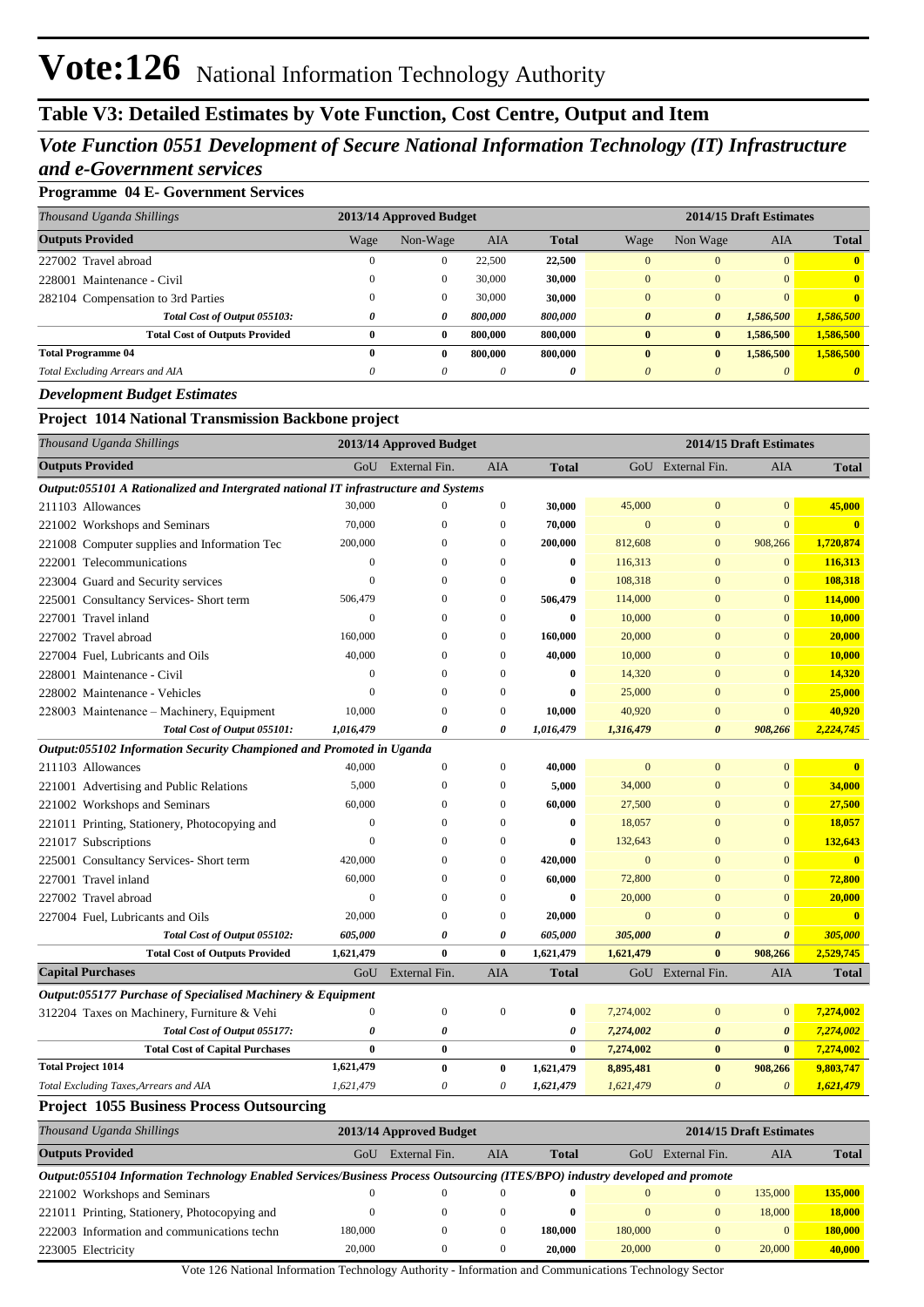## **Table V3: Detailed Estimates by Vote Function, Cost Centre, Output and Item**

## *Vote Function 0551 Development of Secure National Information Technology (IT) Infrastructure and e-Government services*

### **Project 1055 Business Process Outsourcing**

| Thousand Uganda Shillings                       |           | 2013/14 Approved Budget |              |              |                       |                       | 2014/15 Draft Estimates |              |
|-------------------------------------------------|-----------|-------------------------|--------------|--------------|-----------------------|-----------------------|-------------------------|--------------|
| <b>Outputs Provided</b>                         | GoU       | External Fin.           | <b>AIA</b>   | <b>Total</b> | GoU                   | External Fin.         | <b>AIA</b>              | <b>Total</b> |
| 223006 Water                                    | 10,000    | $\mathbf{0}$            | $\Omega$     | 10,000       | $\Omega$              | $\overline{0}$        | $\Omega$                | $\mathbf{0}$ |
| Consultancy Services- Short term<br>225001      | 0         | $\mathbf{0}$            | $\mathbf{0}$ | 0            | $\overline{0}$        | $\mathbf{0}$          | 40,000                  | 40,000       |
| 227002 Travel abroad                            | 0         | $\mathbf{0}$            | $\theta$     | 0            | $\mathbf{0}$          | $\mathbf{0}$          | 50,000                  | 50,000       |
| 227004 Fuel, Lubricants and Oils                | 0         | $\Omega$                | $\Omega$     | 0            | 10,000                | $\mathbf{0}$          | $\Omega$                | 10,000       |
| Total Cost of Output 055104:                    | 210,000   | 0                       | 0            | 210,000      | 210,000               | $\boldsymbol{\theta}$ | 263,000                 | 473,000      |
| <b>Total Cost of Outputs Provided</b>           | 210,000   | $\bf{0}$                | $\mathbf{0}$ | 210,000      | 210,000               | $\bf{0}$              | 263,000                 | 473,000      |
| <b>Capital Purchases</b>                        | GoU       | External Fin.           | AIA          | <b>Total</b> | GoU                   | External Fin.         | <b>AIA</b>              | <b>Total</b> |
| Output:055171 Acquisition of Land by Government |           |                         |              |              |                       |                       |                         |              |
| 311101 Land                                     | 0         | $\mathbf{0}$            | 2,110,000    | 2,110,000    | $\mathbf{0}$          | $\overline{0}$        | 2,303,656               | 2,303,656    |
| Total Cost of Output 055171:                    | 0         | 0                       | 2,110,000    | 2,110,000    | $\boldsymbol{\theta}$ | $\boldsymbol{\theta}$ | 2,303,656               | 2,303,656    |
| <b>Total Cost of Capital Purchases</b>          | 0         | $\bf{0}$                | 2,110,000    | 2,110,000    | $\bf{0}$              | $\bf{0}$              | 2,303,656               | 2,303,656    |
| <b>Total Project 1055</b>                       | 210,000   | 0                       | 2,110,000    | 2,320,000    | 210,000               | $\bf{0}$              | 2,566,656               | 2,776,656    |
| Total Excluding Taxes, Arrears and AIA          | 210,000   | 0                       | $\theta$     | 210,000      | 210,000               | 0                     | $\theta$                | 210,000      |
| Thousand Uganda Shillings                       |           | 2013/14 Approved Budget |              |              |                       |                       | 2014/15 Draft Estimates |              |
|                                                 |           | GoU External Fin.       | AIA          | <b>Total</b> |                       | GoU External Fin.     | AIA                     | <b>Total</b> |
| <b>Total Vote Function 51</b>                   | 1,831,479 | $\bf{0}$                | 7,100,000    | 8,931,479    | 9,105,481             |                       | 11,538,885              | 20,644,366   |
| Total Excluding Taxes, Arrears and AIA          | 1,831,479 | 0                       | $\theta$     | 1,831,479    | 1,831,479             |                       | 0                       | 1,831,479    |
|                                                 |           |                         |              |              |                       |                       |                         |              |

## *Vote Function 0552 Establishment of enabling Environment for development and regulation of IT in the country*

*Recurrent Budget Estimates*

### **Programme 05 Regulatory & Legal Services**

| Thousand Uganda Shillings                                                  |              | 2013/14 Approved Budget |            |              |                       | 2014/15 Draft Estimates |                |              |  |
|----------------------------------------------------------------------------|--------------|-------------------------|------------|--------------|-----------------------|-------------------------|----------------|--------------|--|
| <b>Outputs Provided</b>                                                    | Wage         | Non-Wage                | <b>AIA</b> | <b>Total</b> | Wage                  | Non Wage                | <b>AIA</b>     | <b>Total</b> |  |
| Output:055201 A well regulated IT environment in Public and Private sector |              |                         |            |              |                       |                         |                |              |  |
| 211103 Allowances                                                          |              | 60,000                  | 115,000    | 175,000      | $\mathbf{0}$          | $\mathbf{0}$            | 275,000        | 275,000      |  |
| 221001 Advertising and Public Relations                                    | $\theta$     | $\mathbf{0}$            | 5,000      | 5,000        | $\mathbf{0}$          | $\mathbf{0}$            | 95,000         | 95,000       |  |
| 221002 Workshops and Seminars                                              | $\Omega$     | 80,000                  | 40,000     | 120,000      | $\mathbf{0}$          | $\mathbf{0}$            | 190,000        | 190,000      |  |
| 221003 Staff Training                                                      | 0            | $\mathbf{0}$            | 25,000     | 25,000       | $\overline{0}$        | $\mathbf{0}$            | $\mathbf{0}$   | $\mathbf{0}$ |  |
| 221007 Books, Periodicals & Newspapers                                     | $\Omega$     | $\mathbf{0}$            | 6,000      | 6,000        | $\mathbf{0}$          | $\mathbf{0}$            | 4,000          | 4.000        |  |
| 221009 Welfare and Entertainment                                           | $\Omega$     | $\mathbf{0}$            | 10,000     | 10,000       | $\mathbf{0}$          | $\mathbf{0}$            | $\overline{0}$ | $\mathbf{0}$ |  |
| 221011 Printing, Stationery, Photocopying and                              | $\Omega$     | $\mathbf{0}$            | 10,000     | 10,000       | $\Omega$              | $\mathbf{0}$            | 38,500         | 38,500       |  |
| Subscriptions<br>221017                                                    | $\Omega$     | $\mathbf{0}$            | 5,000      | 5,000        | $\mathbf{0}$          | $\mathbf{0}$            | 7,500          | 7,500        |  |
| General Supply of Goods and Services<br>224002                             | $\mathbf{0}$ | $\mathbf{0}$            | 17,000     | 17,000       | $\mathbf{0}$          | $\overline{0}$          | $\mathbf{0}$   | $\mathbf{0}$ |  |
| 225001 Consultancy Services-Short term                                     | $\Omega$     | $\mathbf{0}$            | 100,000    | 100,000      | $\Omega$              | $\mathbf{0}$            | 200,000        | 200,000      |  |
| 225002 Consultancy Services-Long-term                                      | 0            | $\mathbf{0}$            | 30,000     | 30,000       | $\mathbf{0}$          | $\mathbf{0}$            | 125,000        | 125,000      |  |
| Travel inland<br>227001                                                    | $\Omega$     | 20,000                  | 15,000     | 35,000       | $\mathbf{0}$          | $\mathbf{0}$            | 55,000         | 55,000       |  |
| 227002 Travel abroad                                                       | $\Omega$     | $\overline{0}$          | 45,000     | 45,000       | $\mathbf{0}$          | $\mathbf{0}$            | 199,788        | 199,788      |  |
| 227004 Fuel. Lubricants and Oils                                           | 0            | 13,851                  | 7,000      | 20,851       | $\Omega$              | $\Omega$                | 34,500         | 34,500       |  |
| 282104 Compensation to 3rd Parties                                         | $\mathbf{0}$ | $\overline{0}$          | 70,000     | 70,000       | $\overline{0}$        | $\overline{0}$          | $\Omega$       | $\mathbf{0}$ |  |
| Total Cost of Output 055201:                                               | 0            | 173,851                 | 500,000    | 673,851      | $\boldsymbol{\theta}$ | $\boldsymbol{\theta}$   | 1,224,288      | 1,224,288    |  |
| <b>Total Cost of Outputs Provided</b>                                      | $\bf{0}$     | 173,851                 | 500,000    | 673,851      | $\bf{0}$              | $\bf{0}$                | 1,224,288      | 1,224,288    |  |
| <b>Total Programme 05</b>                                                  | 0            | 173,851                 | 500,000    | 673,851      | $\bf{0}$              | $\bf{0}$                | 1,224,288      | 1,224,288    |  |
| Total Excluding Arrears and AIA                                            | 0            | 173,851                 | 0          | 173,851      | 0                     | $\boldsymbol{\theta}$   | $\theta$       |              |  |

#### **Programme 06 Planning, Research & Development**

| Thousand Uganda Shillings                                                     | 2013/14 Approved Budget |          |         |              |          | 2014/15 Draft Estimates |                |              |  |
|-------------------------------------------------------------------------------|-------------------------|----------|---------|--------------|----------|-------------------------|----------------|--------------|--|
| <b>Outputs Provided</b>                                                       | Wage                    | Non-Wage | AIA     | <b>Total</b> | Wage     | Non Wage                | AIA            | <b>Total</b> |  |
| Output:055202 IT Research, Development and Innovations Supported and Promoted |                         |          |         |              |          |                         |                |              |  |
| 211103 Allowances                                                             |                         | 49.467   | 245,000 | 294,467      | $\Omega$ |                         | 124,000        | 124,000      |  |
| 221001 Advertising and Public Relations                                       |                         | $\theta$ | 22,500  | 22,500       | $\Omega$ |                         | 45,000         | 45,000       |  |
| 221002 Workshops and Seminars                                                 |                         | 100,000  | 197,100 | 297,100      | $\Omega$ |                         | 290,000        | 290,000      |  |
| 221003 Staff Training                                                         |                         | $\theta$ | 122,000 | 122,000      | $\Omega$ |                         | $\overline{0}$ | $\mathbf{0}$ |  |

Vote 126 National Information Technology Authority - Information and Communications Technology Sector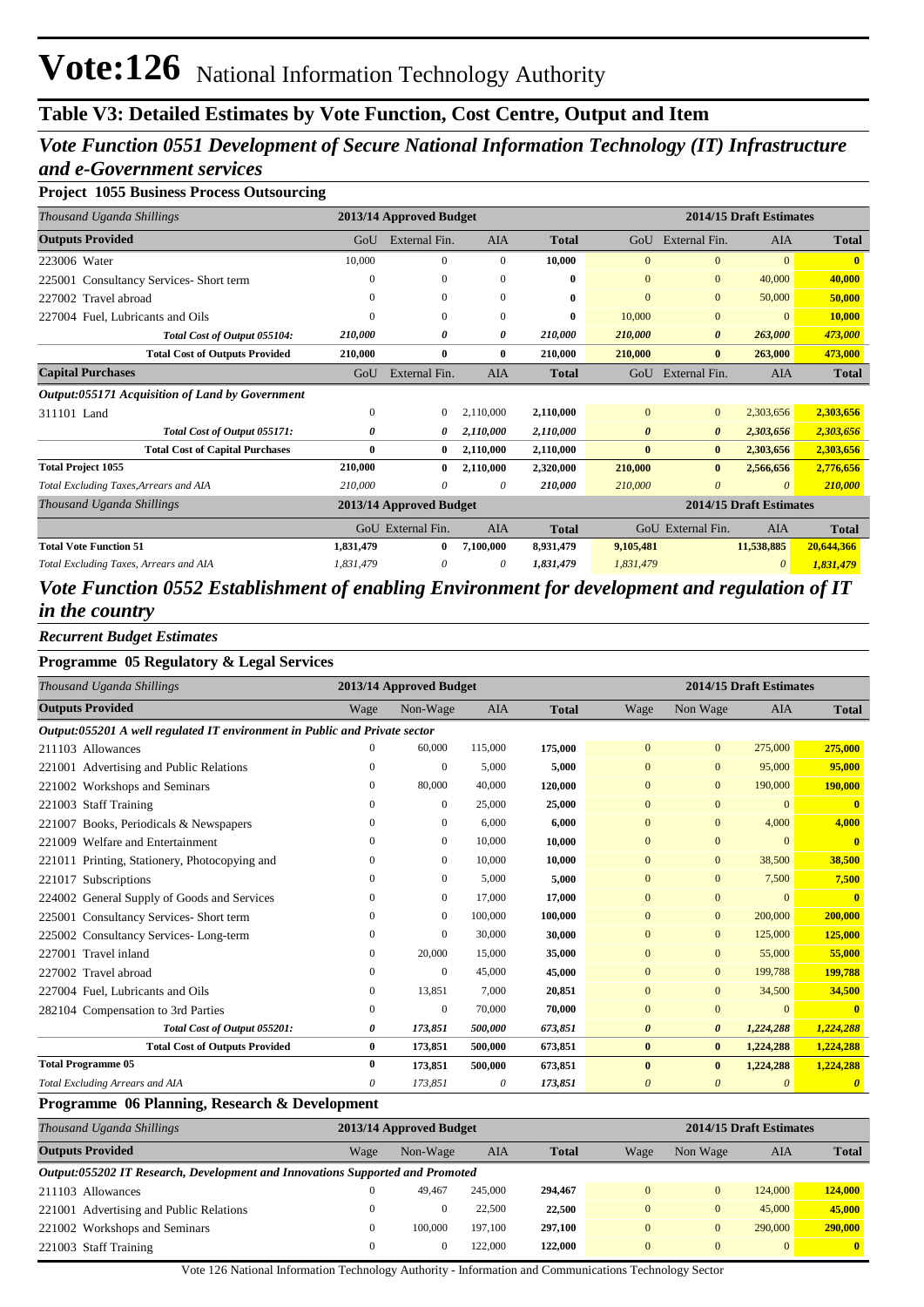## **Table V3: Detailed Estimates by Vote Function, Cost Centre, Output and Item**

## *Vote Function 0552 Establishment of enabling Environment for development and regulation of IT in the country*

### **Programme 06 Planning, Research & Development**

| Thousand Uganda Shillings                     | 2013/14 Approved Budget |                         |            |              |                         | 2014/15 Draft Estimates |            |              |  |  |
|-----------------------------------------------|-------------------------|-------------------------|------------|--------------|-------------------------|-------------------------|------------|--------------|--|--|
| <b>Outputs Provided</b>                       | Wage                    | Non-Wage                | <b>AIA</b> | <b>Total</b> | Wage                    | Non Wage                | <b>AIA</b> | <b>Total</b> |  |  |
| 221007 Books, Periodicals & Newspapers        | 0                       | $\Omega$                | 5,000      | 5,000        | $\Omega$                | $\Omega$                | $\Omega$   |              |  |  |
| 221008 Computer supplies and Information Tec  | $\theta$                | $\mathbf{0}$            | 30,000     | 30,000       | $\Omega$                | $\mathbf{0}$            | 150,000    | 150,000      |  |  |
| 221011 Printing, Stationery, Photocopying and | $\Omega$                | $\mathbf{0}$            | 4,500      | 4,500        | $\mathbf{0}$            | $\overline{0}$          | 5,000      | 5,000        |  |  |
| 221017 Subscriptions                          | 0                       | $\mathbf{0}$            | 32,000     | 32,000       | $\overline{0}$          | $\overline{0}$          | 18,000     | 18,000       |  |  |
| 222002 Postage and Courier                    | 0                       | $\Omega$                | 500        | 500          | $\mathbf{0}$            | $\overline{0}$          | $\Omega$   | $\mathbf{0}$ |  |  |
| 222003 Information and communications techn   | 0                       | $\Omega$                | $\Omega$   | 0            | $\Omega$                | $\overline{0}$          | 50,000     | 50,000       |  |  |
| Consultancy Services- Short term<br>225001    | $\Omega$                | 200,000                 | 60,000     | 260,000      | $\mathbf{0}$            | $\Omega$                | 150,000    | 150,000      |  |  |
| Travel inland<br>227001                       | 0                       | 50,000                  | 27,000     | 77,000       | $\Omega$                | $\mathbf{0}$            | 95,000     | 95,000       |  |  |
| 227002 Travel abroad                          | 0                       | 100,000                 | 16,000     | 116,000      | $\mathbf{0}$            | $\mathbf{0}$            | 170,000    | 170,000      |  |  |
| 227004 Fuel, Lubricants and Oils              | 0                       | 13,000                  | 38,400     | 51,400       | $\Omega$                | $\overline{0}$          | 68,000     | 68,000       |  |  |
| Total Cost of Output 055202:                  | 0                       | 512,467                 | 800,000    | 1,312,467    | $\boldsymbol{\theta}$   | $\boldsymbol{\theta}$   | 1,165,000  | 1,165,000    |  |  |
| <b>Total Cost of Outputs Provided</b>         | 0                       | 512,467                 | 800,000    | 1,312,467    | $\mathbf{0}$            | $\bf{0}$                | 1,165,000  | 1,165,000    |  |  |
| <b>Total Programme 06</b>                     | $\bf{0}$                | 512,467                 | 800,000    | 1,312,467    | $\bf{0}$                | $\bf{0}$                | 1,165,000  | 1,165,000    |  |  |
| Total Excluding Arrears and AIA               | 0                       | 512,467                 | 0          | 512,467      | $\theta$                | $\theta$                | $\Omega$   |              |  |  |
| Thousand Uganda Shillings                     |                         | 2013/14 Approved Budget |            |              | 2014/15 Draft Estimates |                         |            |              |  |  |
|                                               |                         | GoU External Fin.       | <b>AIA</b> | <b>Total</b> |                         | GoU External Fin.       | <b>AIA</b> | <b>Total</b> |  |  |
| <b>Total Vote Function 52</b>                 | 686,318                 | $\bf{0}$                | 1,300,000  | 1,986,318    | $\mathbf{0}$            |                         | 2,389,288  | 2,389,288    |  |  |
| Total Excluding Taxes, Arrears and AIA        | 686,318                 | 0                       | $\theta$   | 686,318      | $\boldsymbol{\theta}$   |                         |            |              |  |  |

## *Vote Function 0553 Strengthening and aligning NITA-U to deliver its mandate*

### *Recurrent Budget Estimates*

## **Programme 01 Headquarters**

| Thousand Uganda Shillings                                            | 2013/14 Approved Budget |                |              |              | 2014/15 Draft Estimates |                |                |              |
|----------------------------------------------------------------------|-------------------------|----------------|--------------|--------------|-------------------------|----------------|----------------|--------------|
| <b>Outputs Provided</b>                                              | Wage                    | Non-Wage       | <b>AIA</b>   | <b>Total</b> | Wage                    | Non Wage       | <b>AIA</b>     | <b>Total</b> |
| Output:055301 Strengthened and aligned NITA-U to deliver its mandate |                         |                |              |              |                         |                |                |              |
| 211101 General Staff Salaries                                        | 5,129,100               | $\mathbf{0}$   | $\mathbf{0}$ | 5,129,100    | 5,464,451               | $\mathbf{0}$   | $\overline{0}$ | 5,464,451    |
| 211102 Contract Staff Salaries (Incl. Casuals, T                     | $\theta$                | $\Omega$       | $\theta$     | $\mathbf{0}$ | $\Omega$                | $\overline{0}$ | 976,331        | 976,331      |
| 211103 Allowances                                                    | $\Omega$                | $\overline{0}$ | 245,760      | 245,760      | $\Omega$                | 101,400        | 88,860         | 190,260      |
| 212101 Social Security Contributions                                 | 0                       | 551,726        | $\mathbf{0}$ | 551,726      | $\mathbf{0}$            | 656,325        | 65,362         | 721,686      |
| 213004 Gratuity Expenses                                             | 0                       | 1,348,274      | $\mathbf{0}$ | 1,348,274    | $\mathbf{0}$            | 1,176,794      | 118,484        | 1,295,278    |
| 221001 Advertising and Public Relations                              | 0                       | $\mathbf{0}$   | 22,488       | 22,488       | $\mathbf{0}$            | $\mathbf{0}$   | 93,000         | 93,000       |
| 221002 Workshops and Seminars                                        | $\Omega$                | $\mathbf{0}$   | 81,500       | 81,500       | $\mathbf{0}$            | $\mathbf{0}$   | $\Omega$       | $\mathbf{0}$ |
| 221003 Staff Training                                                | $\Omega$                | $\mathbf{0}$   | 10,000       | 10,000       | $\mathbf{0}$            | $\overline{0}$ | $\Omega$       | $\mathbf{0}$ |
| 221007 Books, Periodicals & Newspapers                               | 0                       | $\mathbf{0}$   | 10,000       | 10,000       | $\overline{0}$          | $\mathbf{0}$   | 1,800          | 1,800        |
| 221008 Computer supplies and Information Tec                         | 0                       | $\mathbf{0}$   | $\Omega$     | $\mathbf{0}$ | $\mathbf{0}$            | $\mathbf{0}$   | 90,000         | 90,000       |
| 221009 Welfare and Entertainment                                     | $\Omega$                | $\mathbf{0}$   | 12,475       | 12,475       | $\mathbf{0}$            | $\overline{0}$ | 33,110         | 33,110       |
| 221011 Printing, Stationery, Photocopying and                        | $\Omega$                | $\mathbf{0}$   | 12,812       | 12,812       | $\mathbf{0}$            | $\mathbf{0}$   | $\mathbf{0}$   | $\mathbf{0}$ |
| 221012 Small Office Equipment                                        | $\Omega$                | $\Omega$       | $\Omega$     | $\mathbf{0}$ | $\Omega$                | $\mathbf{0}$   | 10,000         | 10.000       |
| 221017 Subscriptions                                                 | 0                       | $\mathbf{0}$   | 70,525       | 70,525       | $\overline{0}$          | $\overline{0}$ | 9,500          | 9,500        |
| 223003 Rent – (Produced Assets) to private enti                      | 0                       | 409,900        | $\Omega$     | 409,900      | $\Omega$                | $\Omega$       | $\Omega$       | $\mathbf{0}$ |
| 224002 General Supply of Goods and Services                          | 0                       | $\mathbf{0}$   | 80,000       | 80,000       | $\Omega$                | $\mathbf{0}$   | $\Omega$       | $\mathbf{0}$ |
| 225001 Consultancy Services- Short term                              | 0                       | $\mathbf{0}$   | 30,000       | 30,000       | $\Omega$                | $\mathbf{0}$   | 13,000         | 13,000       |
| 227001 Travel inland                                                 | $\Omega$                | $\mathbf{0}$   | 20,000       | 20,000       | $\mathbf{0}$            | $\overline{0}$ | $\Omega$       |              |
| 227002 Travel abroad                                                 | 0                       | $\Omega$       | 149,440      | 149,440      | $\Omega$                | $\mathbf{0}$   | 211,290        | 211,290      |
| 227004 Fuel, Lubricants and Oils                                     | $\Omega$                | $\mathbf{0}$   | 5,000        | 5,000        | $\Omega$                | $\mathbf{0}$   | $\mathbf{0}$   | $\mathbf{0}$ |
| Total Cost of Output 055301:                                         | 5,129,100               | 2,309,900      | 750,000      | 8,189,000    | 5,464,451               | 1,934,519      | 1,710,736      | 9,109,706    |
| <b>Total Cost of Outputs Provided</b>                                | 5,129,100               | 2,309,900      | 750,000      | 8,189,000    | 5,464,451               | 1,934,519      | 1,710,736      | 9,109,706    |
| <b>Total Programme 01</b>                                            | 5,129,100               | 2,309,900      | 750,000      | 8,189,000    | 5,464,451               | 1,934,519      | 1,710,736      | 9,109,706    |
| Total Excluding Arrears and AIA                                      | 5,129,100               | 2,309,900      | 0            | 7,439,000    | 5,464,451               | 1,934,519      | 0              | 7,398,970    |

#### **Programme 07 Finance and Administration**

| Thousand Uganda Shillings | 2013/14 Approved Budget |          |     |              |  | 2014/15 Draft Estimates |     |              |  |  |
|---------------------------|-------------------------|----------|-----|--------------|--|-------------------------|-----|--------------|--|--|
| <b>Outputs Provided</b>   | Wage                    | Non-Wage | AIA | <b>Total</b> |  | Wage Non Wage           | AIA | <b>Total</b> |  |  |